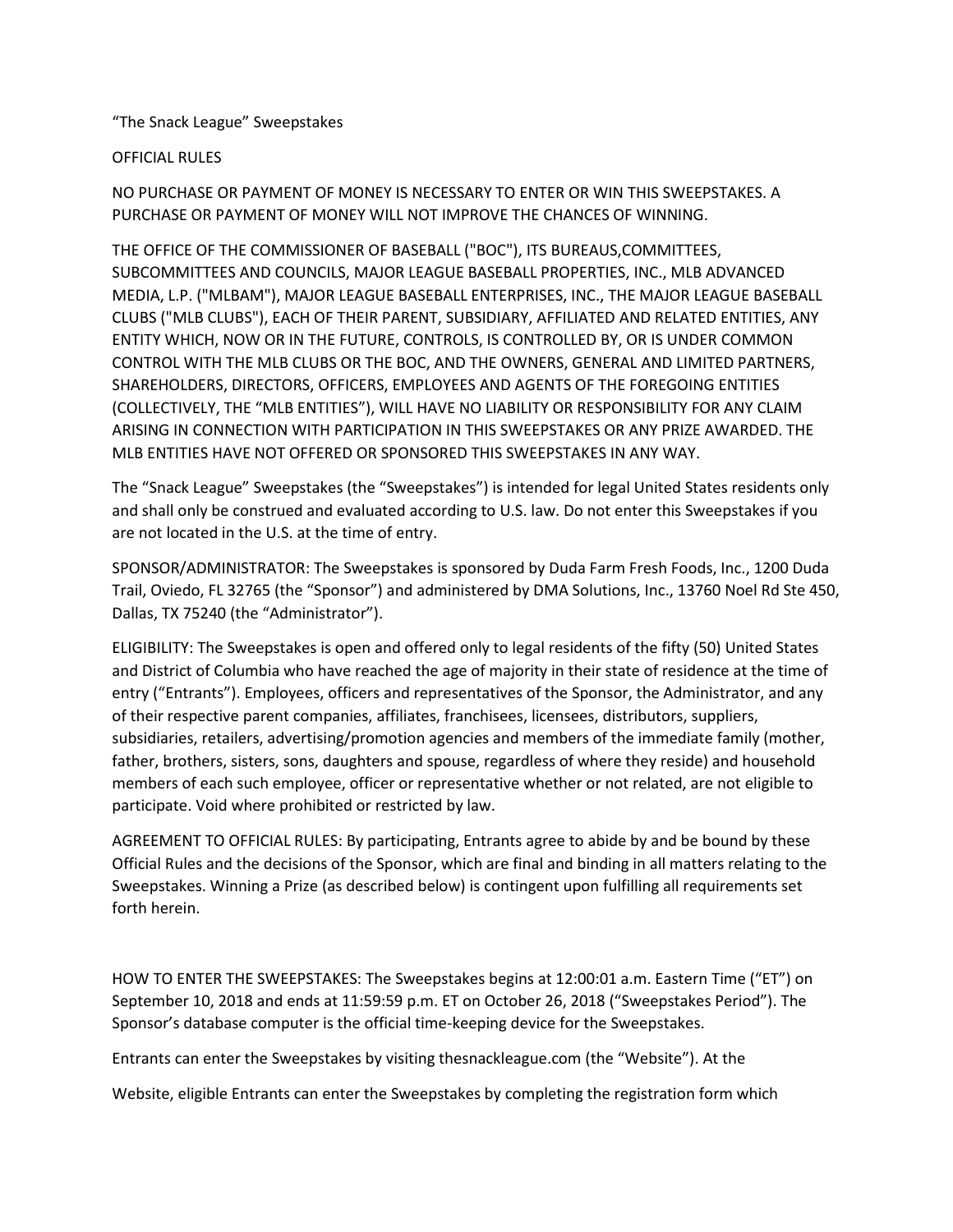will request each Entrant's full name, complete mailing address, phone number, and email address. Each completed Sweepstakes registration form will result in one (1) Sweepstakes entry. Limit one (1) entry per person. Proof of entry information at the Website is not considered proof of delivery to or receipt by Sponsor of an entry. Entries made by any other individual or any entity, and/or originating at any other website or email address, including, but not limited to, commercial Sweepstakes subscription notification and/or entering service sites, will be declared invalid and disqualified for this Sweepstakes. The use of automated entry devices is prohibited and no mechanically reproduced entries are allowed; all such entries are void. Released Parties (as defined below) are not responsible for: late, incomplete, delayed, undelivered, or misdirected entries. All entries become the exclusive property of Sponsor and will not be acknowledged or returned. By participating, you consent for Sponsor to obtain, use, and transfer your name, address and other information for the sole purpose of administering this Sweepstakes. All information submitted by Entrants will be treated according to Sponsor's privacy policy, available at http://www.dudafresh.com/privacy.php. By entering the Sweepstakes and providing their email address and other contact information, Entrants hereby agree to Sponsor's collection and usage of their personal information and acknowledge that they have read and accepted Sponsor's Privacy Policy.

GENERAL CONDITIONS: If for any reason the operation or administration of this Sweepstakes is impaired or incapable of running as planned for any reason, including but not limited to (i) infection by computer virus, bugs; (ii) tampering, unauthorized intervention; (iii) fraud; (iv) technical failures or (v) any other causes beyond the control of the Sponsor which corrupt or affect the administration, security, fairness, integrity or proper conduct of this Sweepstakes, the Sponsor reserves the right at its sole discretion, to disqualify any individual who tampers with the entry process, and to cancel, terminate, modify or suspend the Sweepstakes in whole or in part, at any time, without notice and award the Prizes (defined below) using all non-suspect eligible entries received as of, or after (if applicable) this cancellation, termination, modification or suspension date, or in any manner that is fair and equitable and best conforms to the spirit of these Official Rules. Sponsor reserves the right, at its sole discretion, to disqualify any individual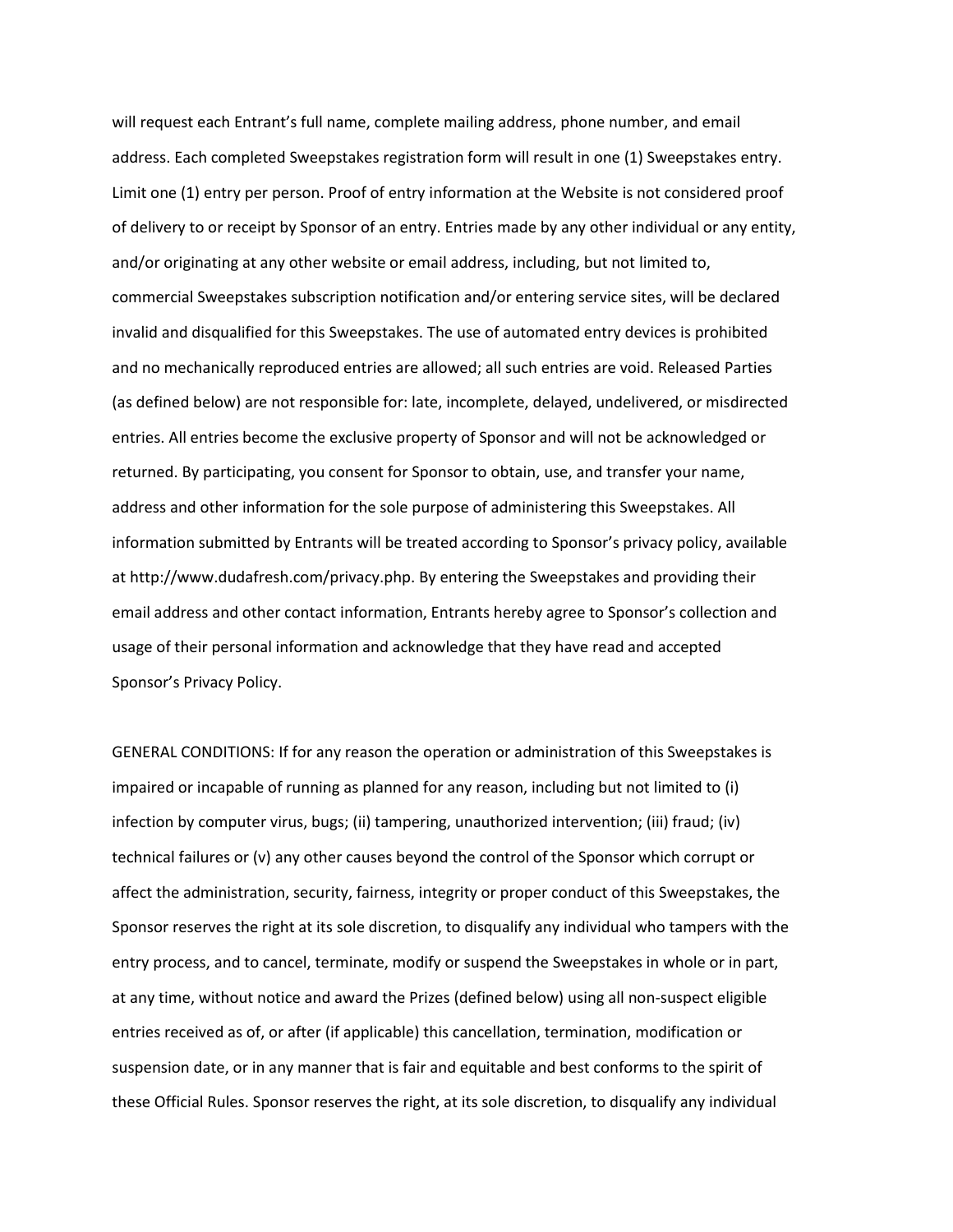deemed to be tampering or attempting to tamper with the entry process or the operation of the Sweepstakes or Sponsor's Website; or acting in violation of these Official Rules or in an Unsportsman-like or disruptive manner. CAUTION: ANY ATTEMPT TO DELIBERATELY DAMAGE ANY WEBSITE OR UNDERMINE THE LEGITIMATE OPERATION OF THE SWEEPSTAKES IS A VIOLATION OF CRIMINAL AND CIVIL LAWS AND SHOULD SUCH AN ATTEMPT BE MADE, THE SPONSOR RESERVES THE RIGHT TO SEEK DAMAGES OR OTHER REMEDIES FROM ANY SUCH PERSON (S) RESPONSIBLE FOR THE ATTEMPT TO THE FULLEST EXTENT PERMITTED BY LAW. Failure by the Sponsor to enforce any provision of these Official Rules shall not constitute a waiver of that provision.

RELEASE AND LIMITATIONS OF LIABILITY: By participating in the Sweepstakes, Entrants agree to release and hold harmless the Sponsor, the Administrator, their respective parents, employees, officers, directors, subsidiaries, affiliates, distributors, sales representatives, advertising and promotional agencies (collectively, the "Released Parties") from and against any claim or cause of action arising out of participation in the Sweepstakes or receipt or use of any Prize, including, but not limited to: (i) any technical errors that may prevent an Entrant from submitting an entry; (ii) unauthorized human intervention in the Sweepstakes; (iii) printing errors; (iv) errors in the administration of the Sweepstakes or the processing of entries; or (v) injury, death, or damage to persons or property which may be caused, directly or indirectly, in whole or in part, from Entrant's participation in the Sweepstakes or receipt or use of any Prize. Released Parties assume no responsibility for any error, omission, interruption, deletion, defect, delay in operation or transmission, communications line failure, theft, loss or destruction or unauthorized access to, or alteration of, entries. Released Parties are not responsible for any problems or technical malfunction of any telephone network or telephone lines, computer online systems, servers, or providers, computer equipment, software, failure of any email or entry to be received by Sponsor on account of technical problems, human error or traffic congestion on the Internet or at any website, or any combination thereof, including any injury or damage to Entrant's or any other person's computer relating to or resulting from participation in this Sweepstakes or downloading any materials in this Sweepstakes. Entrant further agrees that in any cause of action, the Released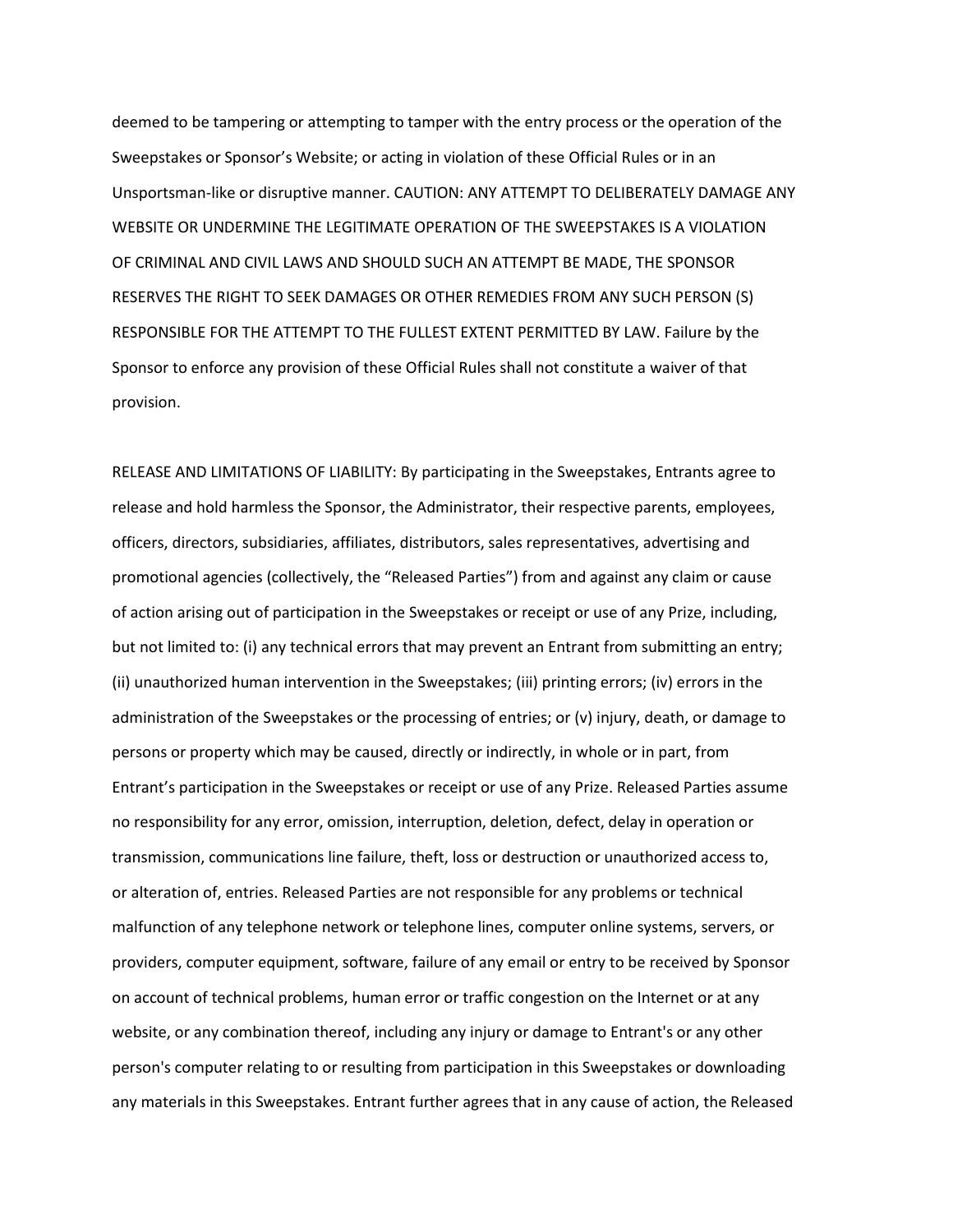Parties' liability will be limited to the cost of entering and participating in the Sweepstakes. IN NO EVENT WILL RELEASED PARTIES BE RESPONSIBLE OR LIABLE FOR ANY DAMAGES OR LOSSES OF ANY KIND (INCLUDING WITHOUT LIMITATION, DIRECT, INDIRECT, INCIDENTAL, CONSEQUENTIAL, OR PUNITIVE DAMAGES OR ATTORNEYS FEES) ARISING OUT OF PARTICIPATION IN THIS SWEEPSTAKES OR THE ACCEPTANCE, POSSESSION, USE, OR MISUSE OF, OR ANY HARM RESULTING FROM THE ACCEPTANCE, POSSESSION, USE OR MISUSE OF THE PRIZES.

DRAWING AND NOTIFICATION: The potential 4 (four) Prize Winners will be selected in 2 (two) random Prize Winner drawings from among all eligible entries received during the Sweepstakes period. The Prize Winner drawings will be conducted by the Administrator at its offices, whose decisions are final and binding. The two (2) Prize Winner drawings will be conducted on or about September 21, 2018 and October 24, 2018, at its offices. There will be two (2) Prize Winners selected in each drawing (4 total Prize Winners). The potential Prize Winners will be contacted by the Administrator via phone, email and/or by USPS mail. Odds of winning a Prize will depend on the total number of eligible entries received at the time of each Prize Winner drawing.

PRIZES & PRIZE CONDITIONS: There will be (4) Prizes awarded. Each Prize Winner, upon the Administrator's confirmation of eligibility, will receive a Prize depending on which Prize they selected on entry form. Each Prize Winner will only receive one (1) Prize. Prize options include: one (1) MBLshop.com gift card valued at \$200 or (1) YETI Roadie 20 Cooler valued at \$200 or (1) Batting training set valued at \$150 or one (1) \$200 Dick's Sporting Goods gift card for purchasing gear. Approximate Retail Value ("ARV") of each Prize package is \$200, which will vary depending upon prize selection.

Total Prize Pool - \$750

NOTE: No substitution, assignment or transfer of any Prize permitted, except by Sponsor, who reserves the right to substitute a Prize or any Prize component with another of comparable or greater value.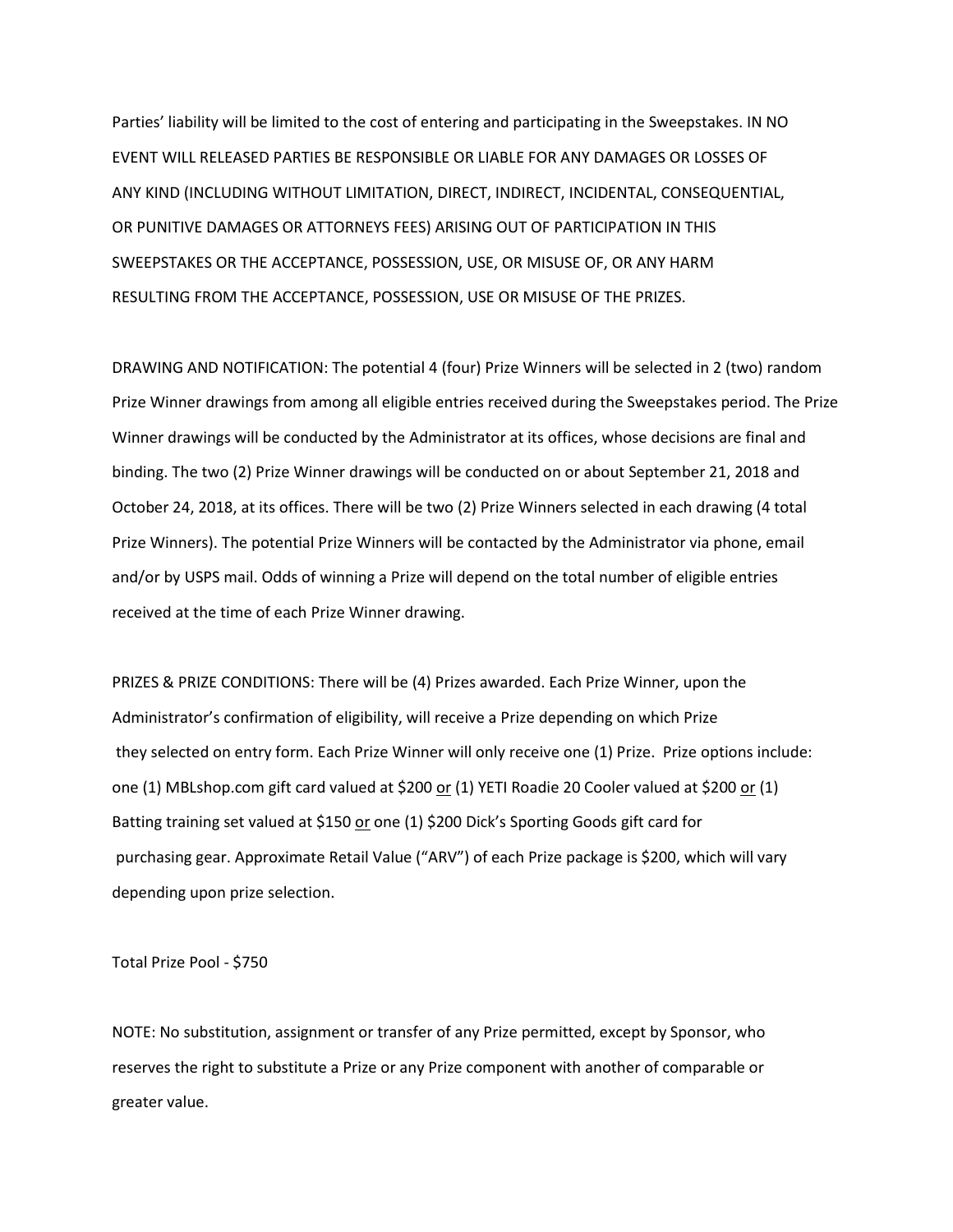By accepting a Prize, the Winners agree to release and hold harmless the Released Parties, each of their related companies, and each of their respective officers, directors, employees, shareholders, and agents from and against any claim or cause of action arising out of participation in the Sweepstakes or receipt or use of the Prize(s). After notification, the Winners must reply to the Administrator within seven (7) days of the date/time of notice or attempted notice is sent in order to claim his/her Prize. The Winners will each be responsible for all local, state, and federal income sales, use and other taxes associated with the receipt of their Prize. The potential prize Winners will be required to sign an Affidavit of Eligibility and a Liability Release and (where legal) Publicity Release (the "Prize Claim Documents"). The Winners are solely responsible for all matters relating to their Prize after it is awarded. If a Prize or Prize notification is returned as unclaimed or undeliverable to a potential Prize Winner, if a potential Prize Winner cannot be reached within two (2) business days from the first notification attempt, or fails to return Prize Claim Documents within the specified time period, or if potential Prize Winner is not in compliance with these Official Rules, then such person shall be disqualified and, at Sponsor's sole discretion, an alternate Prize Winner may be selected for the Prize at issue.

By accepting a Prize, the Winners will grant to the Released Parties and those acting pursuant to the authority of Sponsor and Administrator the right to video and/or audio tape a Winner with a Prize or during a Prize activity and to use, adapt, publish, develop and/or edit a Winner's name, address (city and state only), voice, likeness, photograph, biographical information and/or statements about the Sweepstakes for publicity, advertising, trade and promotional purposes in any and all media now known or hereafter discovered, worldwide, and on the world wide web without review, notification or approval, and without additional compensation, in perpetuity, except where prohibited by law. Potential prize winners must execute and return the Prize Claim Documents to Sponsor within seven (7) days of Prize notification or they may forfeit any Prize that they otherwise might have received.

By participating, Entrants release and agree to hold harmless the Released Parties from any and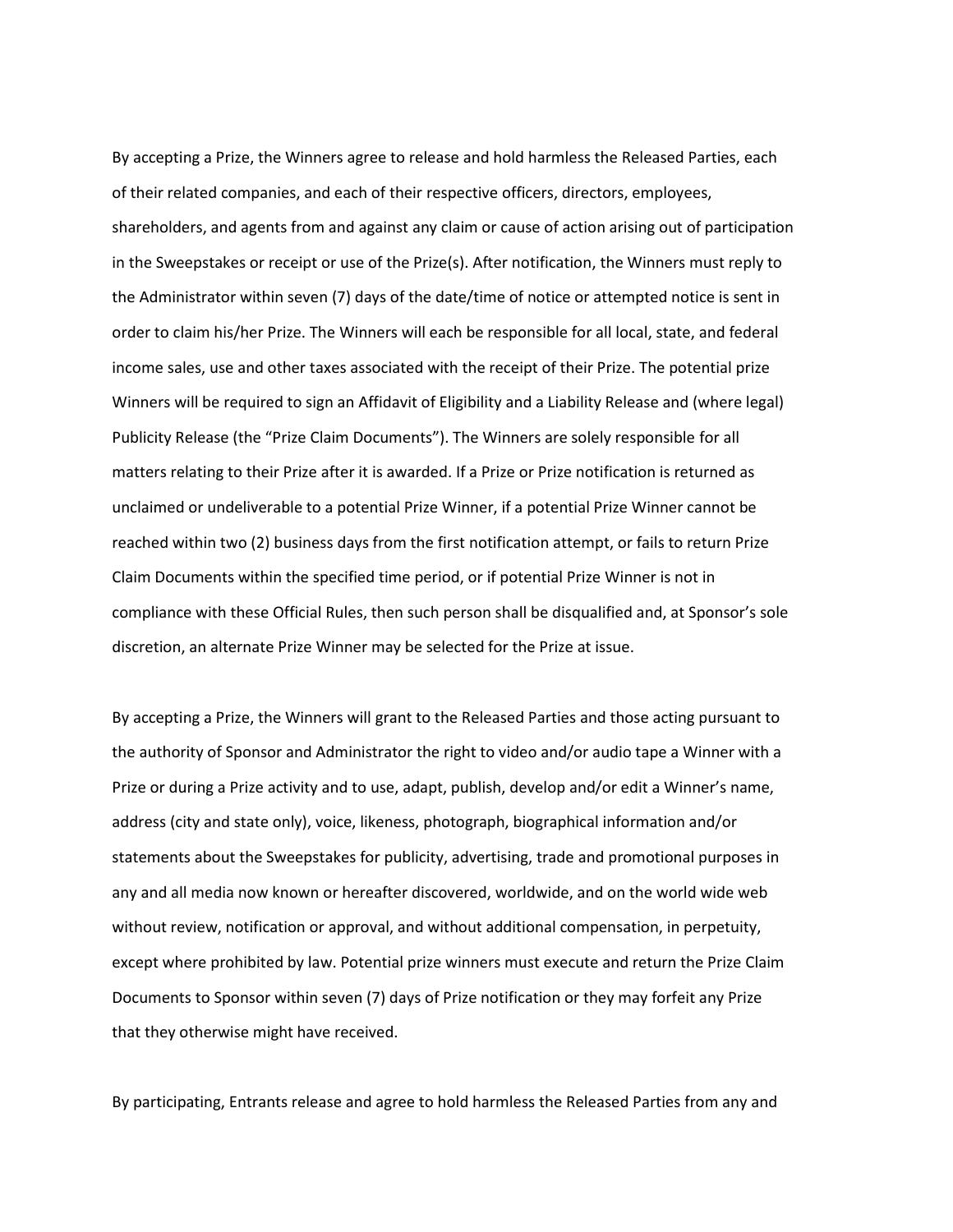all liability for any injuries, death or losses or damages to persons or property AS WELL AS CLAIMS/ACTIONS BASED ON PUBLICITY RIGHTS, DEFAMATION, AND/OR INVASION OF PRIVACY that may arise from participating in this Sweepstakes or its related activities or the acceptance, possession, use or misuse of, or any harm resulting from the acceptance, possession, use or misuse of the Prize(s). The Winners also acknowledge that Released Parties have neither made nor are in any manner responsible or liable for any warranty, representation or guarantee, express or implied, in fact or in law, relative to their Prize(s).

DISPUTES: By entering the Sweepstakes, Entrants agree that i) any and all disputes, claims, and causes of action arising out of or connected with the Sweepstakes, or any Prizes awarded, shall be resolved individually, without resort to any form of class action; and ii) any and all claims, judgments and awards shall be limited to actual out-of-pocket costs incurred, including costs associated with entering the Sweepstakes but in no event attorneys' fees. All issues and questions concerning the construction, validity, interpretation and enforceability of these Official Rules, or the rights and obligations of the Entrants and Sponsor or the Released Parties in connection with the Sweepstakes, shall be governed by, and construed in accordance with Florida law. Any legal proceedings arising out of this Sweepstakes or relating to these Official Rules shall be instituted only in the federal or state courts of Florida, and the parties consent to jurisdiction therein with respect to any legal proceedings or disputes of whatever nature arising under or relating to these Official Rules. The invalidity or unenforceability of any provision of these Official Rules shall not affect the validity or enforceability of any other provision. In the event that any provision is determined to be invalid or otherwise unenforceable or illegal, these Official Rules shall otherwise remain in effect and be construed in accordance with their terms as if the invalid or illegal provision were not contained herein. The value of the Prizes set forth above represents Sponsor's good faith determinations of the ARV thereof and such determinations are final and binding and cannot be appealed. If the actual value of any Prizes turns out to be less than the stated ARV, the difference will not be awarded in cash.

WINNERS LIST REQUEST: To request confirmation of the name, city, and state of residence of each Winner, please send a self-addressed, stamped business size envelope, by October 30, 2018, to: DMA/Duda "The Snack League" Sweepstakes